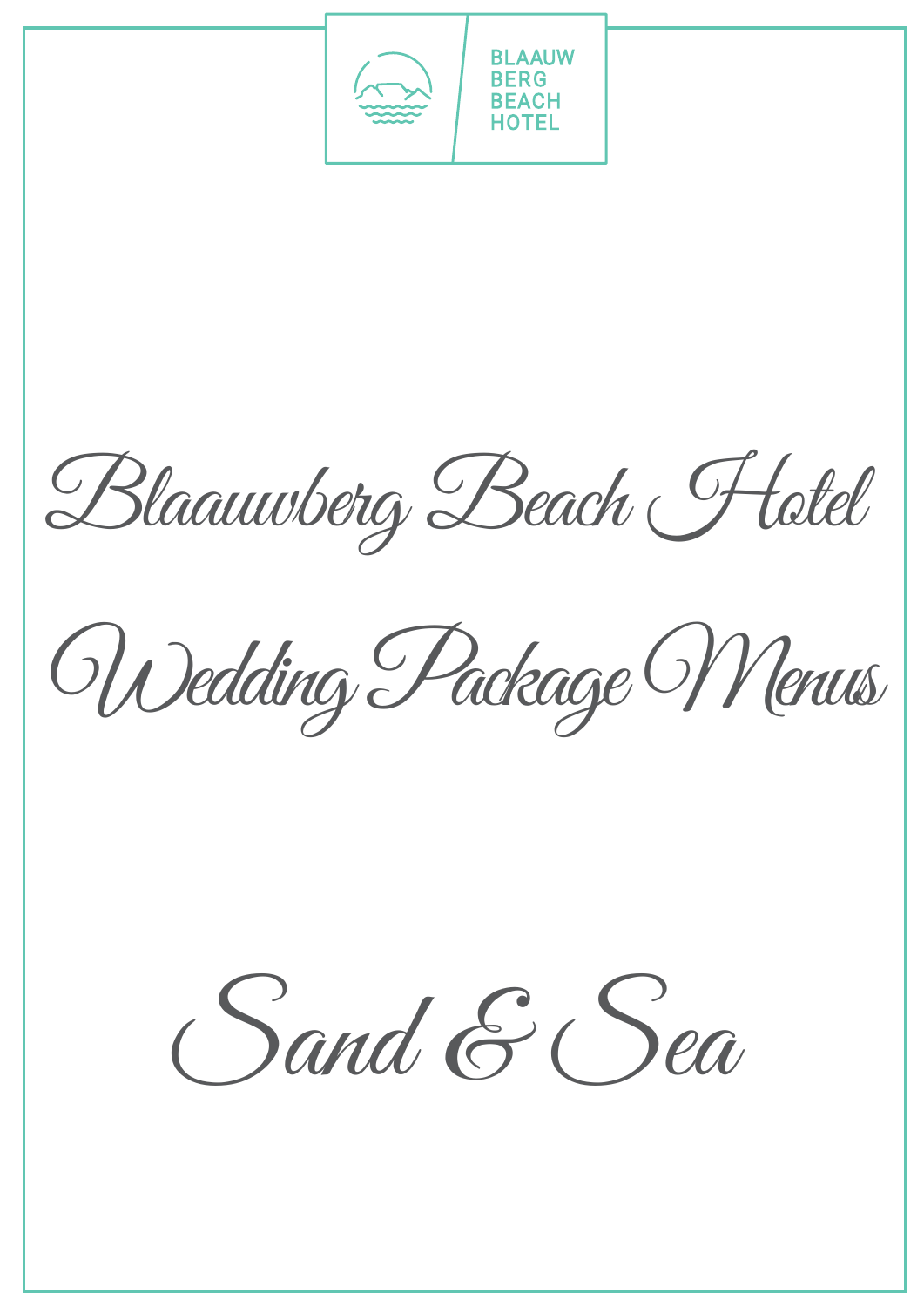Set Menu

Option 1

Starter

Tuna Niçoise Seared tuna, tomato chutney, olive tapenade, fennel, string cucumber, green bean puree

Sorbet

Sparkling wine pops

Main Course

Lamb Crepinette Lamb loin wrapped in netvet, cinnamon carrot puree, cauliflower croutons, rosemary jus

Dessert

Chocolate Tart Eggless chocolate tart, cashew brittle, raspberry ice cream

Filter Coffee/Ceylon Tea

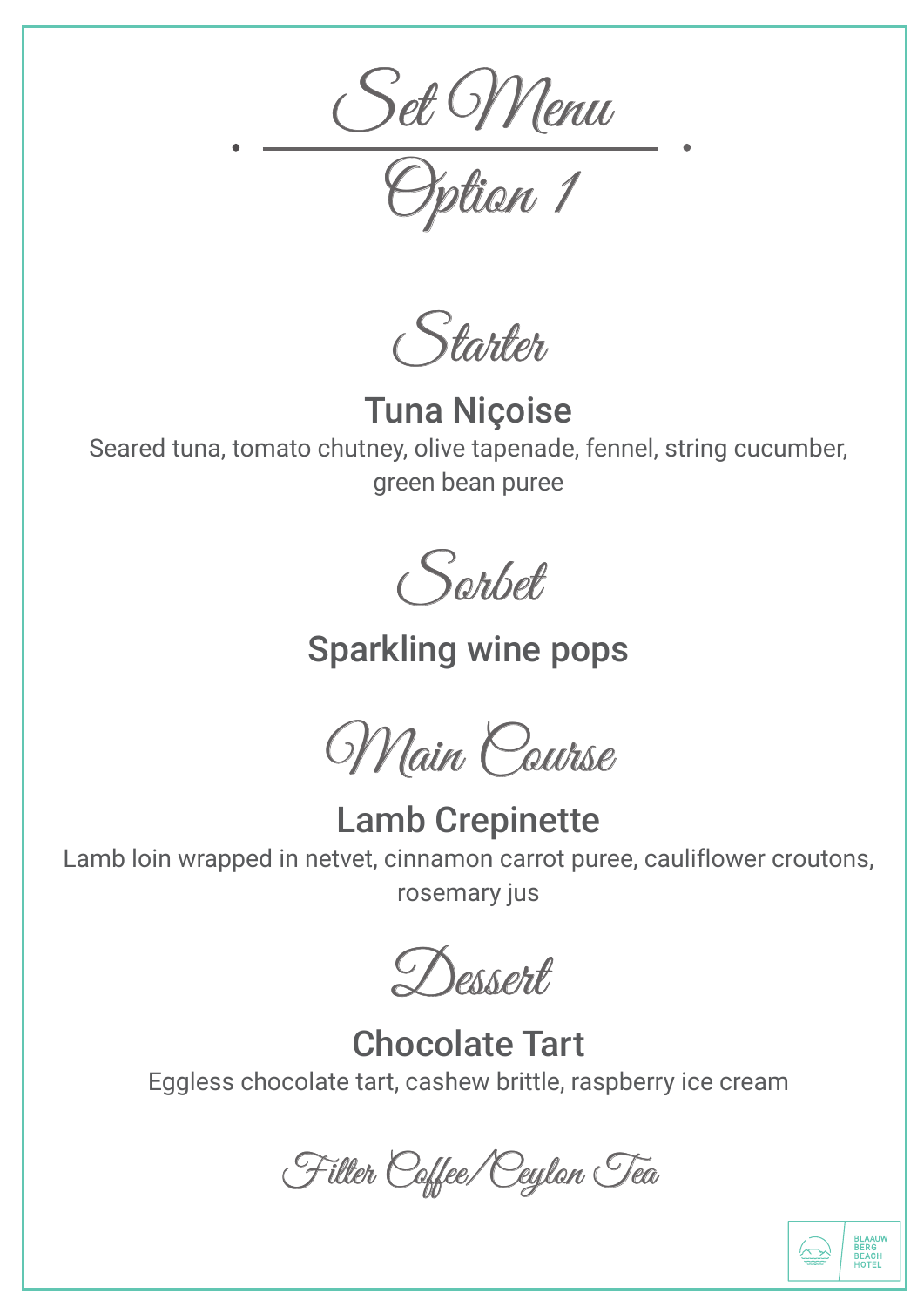Set Menu

Option 2

Starter

Salmon Gravlax Charcoal cured salmon, beetroot mousse, lemon panna cotta



## Orange & Cinnamon

Main Course

Chicken Roulade Caprese rolled chicken breast, sundried tomato risotto, basil hollandaise

Dessept

**Tiramisu** 

Coffee sponge, Frangelico jelly, mascarpone mousse, coffee brittle, Kahlua ice cream

Filter Coffee/Ceylon Tea

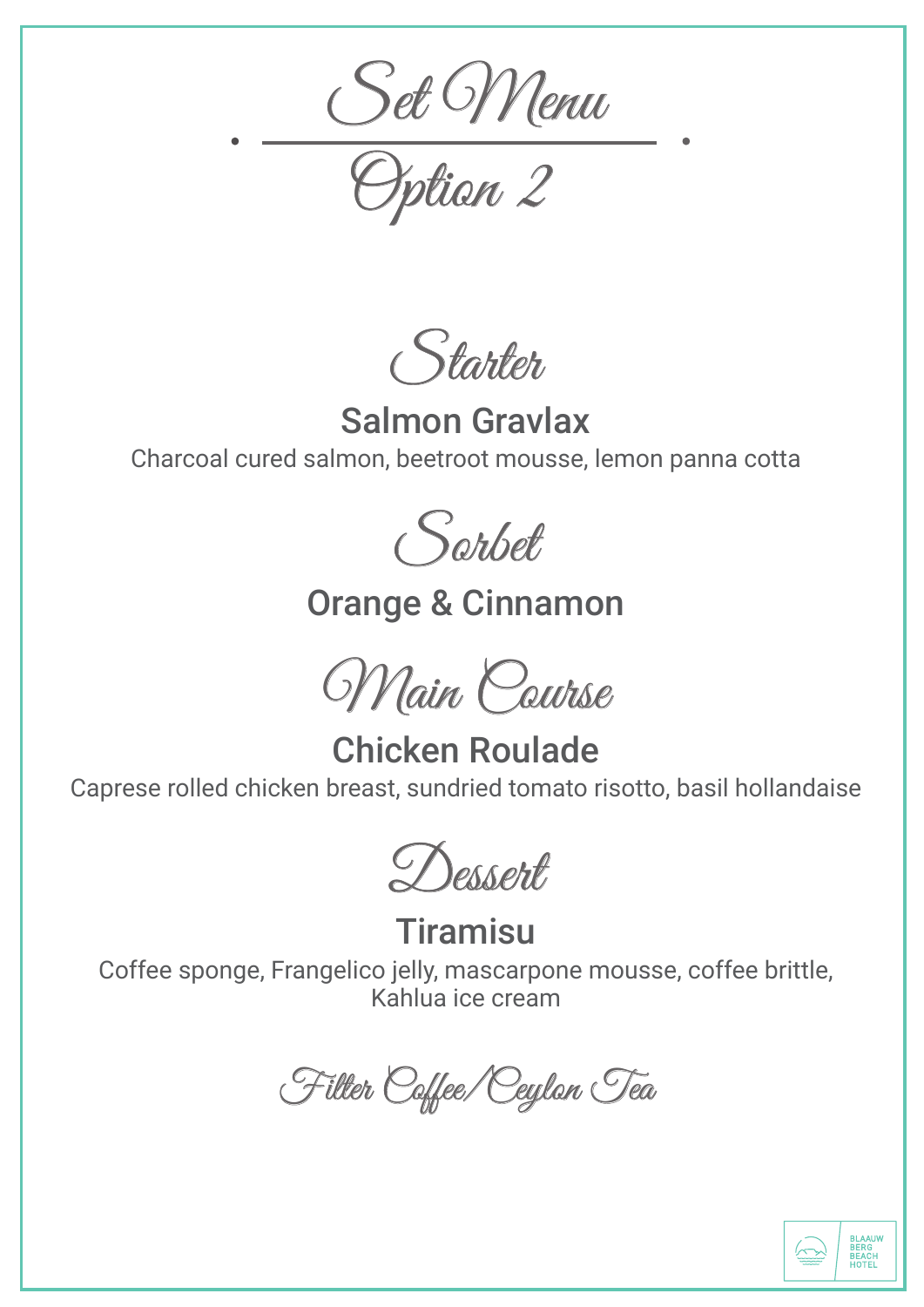Set Menu

Option 3

Starter

Thai Beef Salad

Seared beef sirloin, pickled cucumber, mint coriander basil salad, cashew brittle, lime dressing

Sorbet

Mango

Main Course

Beef Wellington

Seared beef fillet, truffle oil mushroom duxelle, wilted spinach, braised leeks, flaky puff pastry

Dessert

Crème Brule Soft set Anglaise, almond crunch, almond milk ice cream

Filter Coffee/Ceylon Tea

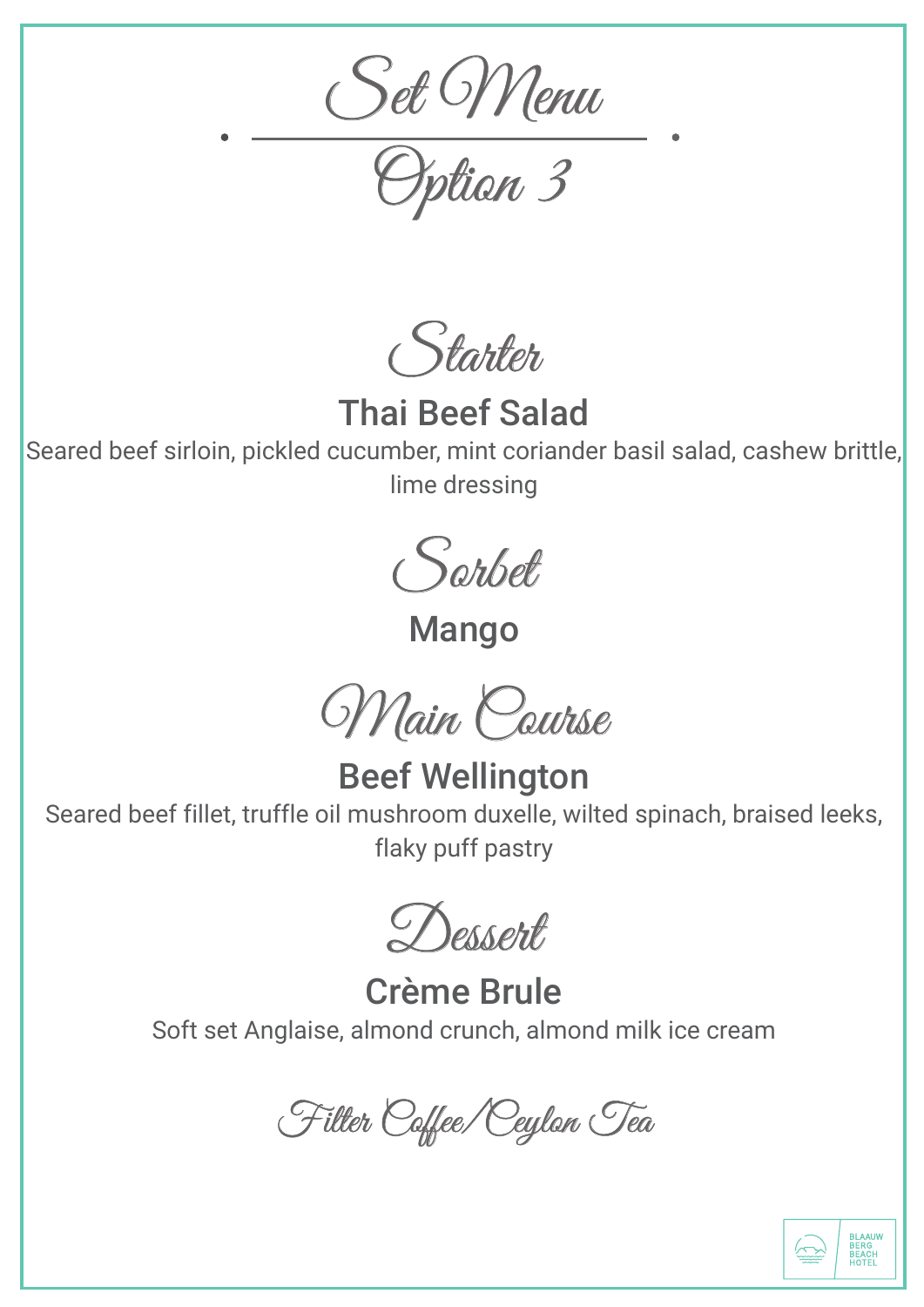Set Menu

Option 4

Starter

Beef Carpaccio

Dukkah spiced beef fillet, Parmesan shavings, garlic aioli, crisp onion rings, watercress leaves

Sorbet

Litchi

Main Course

Pork 3 Ways Pork croquette, smoked pork belly, whole grain mustard pork fillet, apple puree, apple slaw

Dessept

Berry Cheesecake Berry cheesecake, thyme crumble, Oreo ice cream

Filter Coffee/Ceylon Tea

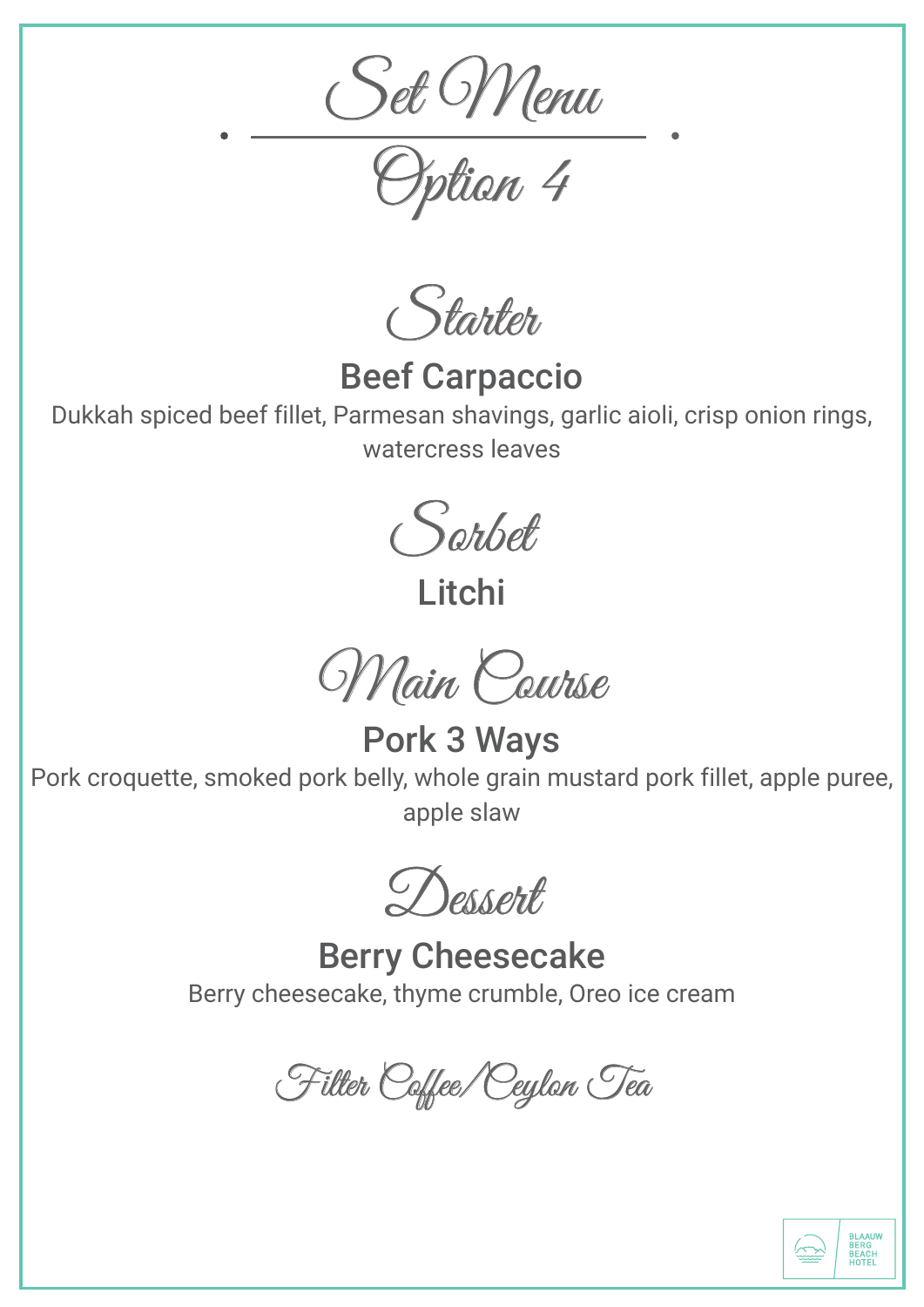Set Menu

Option 5

Starter

Chicken Caesar

Crisp cos lettuce, Parmesan croutons, tempura anchovies, bacon crumble, sous vide egg, Caesar dressing



**Grapefruit** 

Main Course

Catch of the Day Confit catch of the day, fennel panko crumbs, spicy cannellini, bean & baby spinach stew

Dessert

Poached Pears Vanilla poached pears, honey panna cotta, honeycomb

Filter Coffee/Ceylon Tea

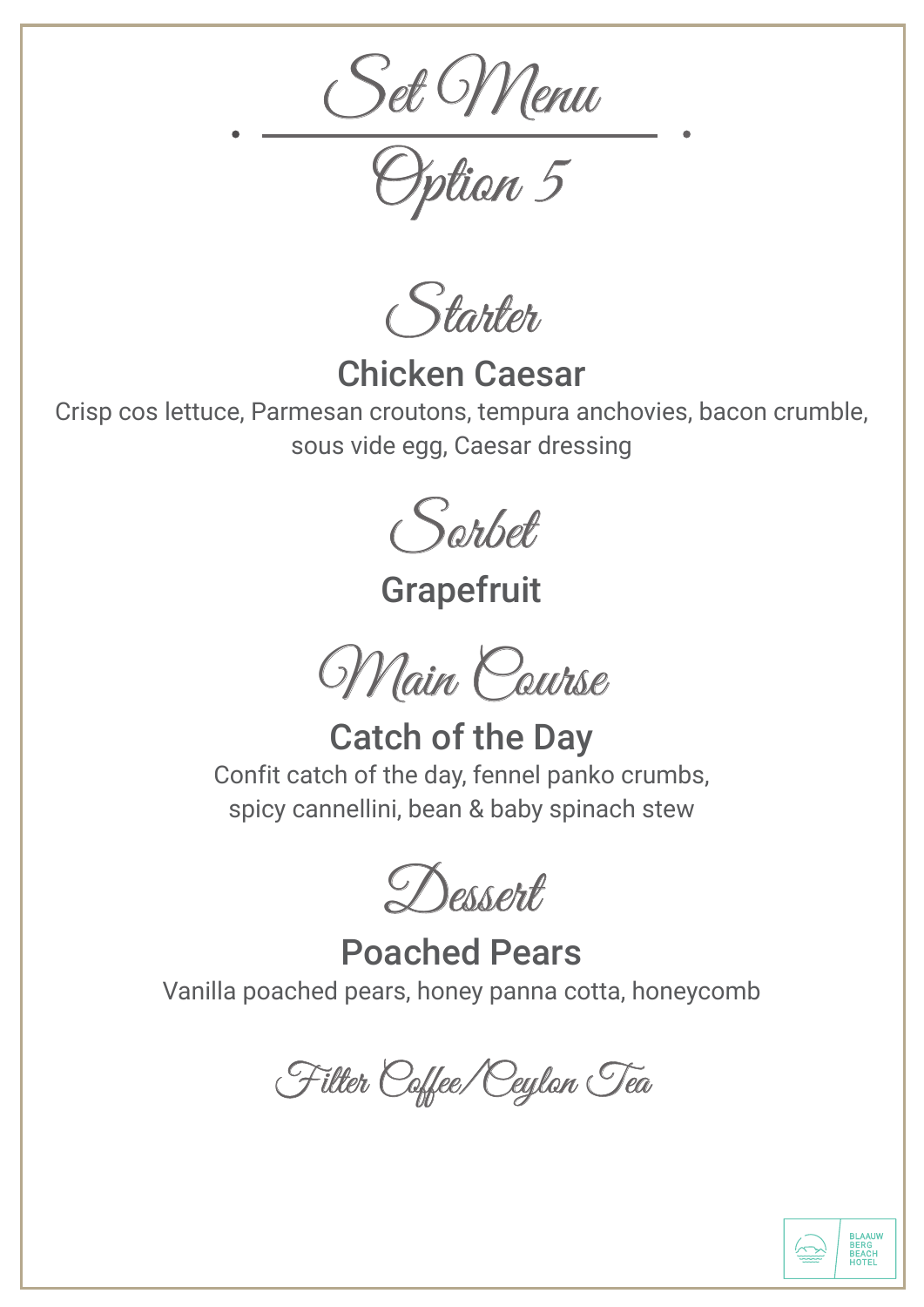Main Course Buffet

\*Option 1

Starter

Chicken Caesar Crisp cos lettuce, Parmesan croutons, tempura anchovies, bacon crumble, sous vide egg, Caesar dressing



Lime & Basil

Buffet Main

Thyme Roasted Chicken Parsley pearl barley, thyme jus

Crispy Fried Hake<br>Pommes chips, lemon beurre blanc

Beef Goulash Stew Maize meal croquettes

Lentil Dhal Cauliflower savoury rice

Dessert

Orange & Almond Cake Sticky orange & almond cake, dark chocolate ice cream

Filter Coffee/Ceylon Tea

\* Additional cost of R 50 per person

**BLAAUW<br>BERG<br>BEACH<br>HOTEL** 

 $\sim$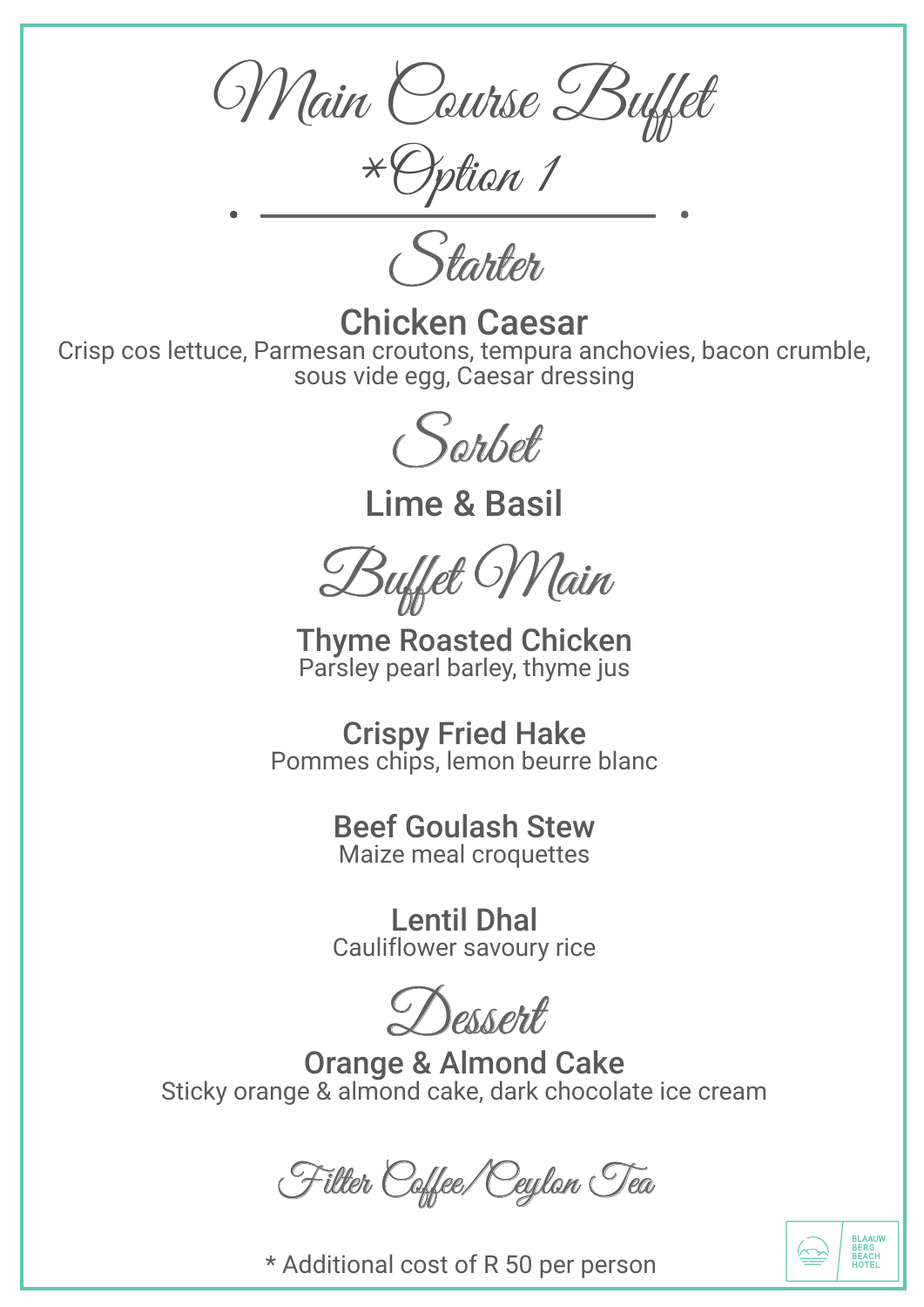Main Course Buffet

\*Option 2

Starton.

Smoke Salmon

Norwegian smoked salmon, fennel cream, crispy capers, pickled onion



**Strawberry** 

Buffet Main

Pork Fillet Pan seared pork fillet, cauliflower croutons, pickled cauliflower, mustard jus

Roast Leg of Lamb Rosemary roasted leg of lamb, hassle back potatoes, mint jus

## Wood-fired Catch of the Day

Garlic half shell mussel in white wine sauce

Butternut Ravioli Cinnamon butternut, salted pumpkin seeds

Eggplant Gratin Eggplant croutons, Parmesan chips

Dessert

Apple Tarte Tatin Caramelised apple, flaky pastry, cinnamon ice cream

Filter Coffee/Ceylon Tea

\* Additional cost of R 50 per person